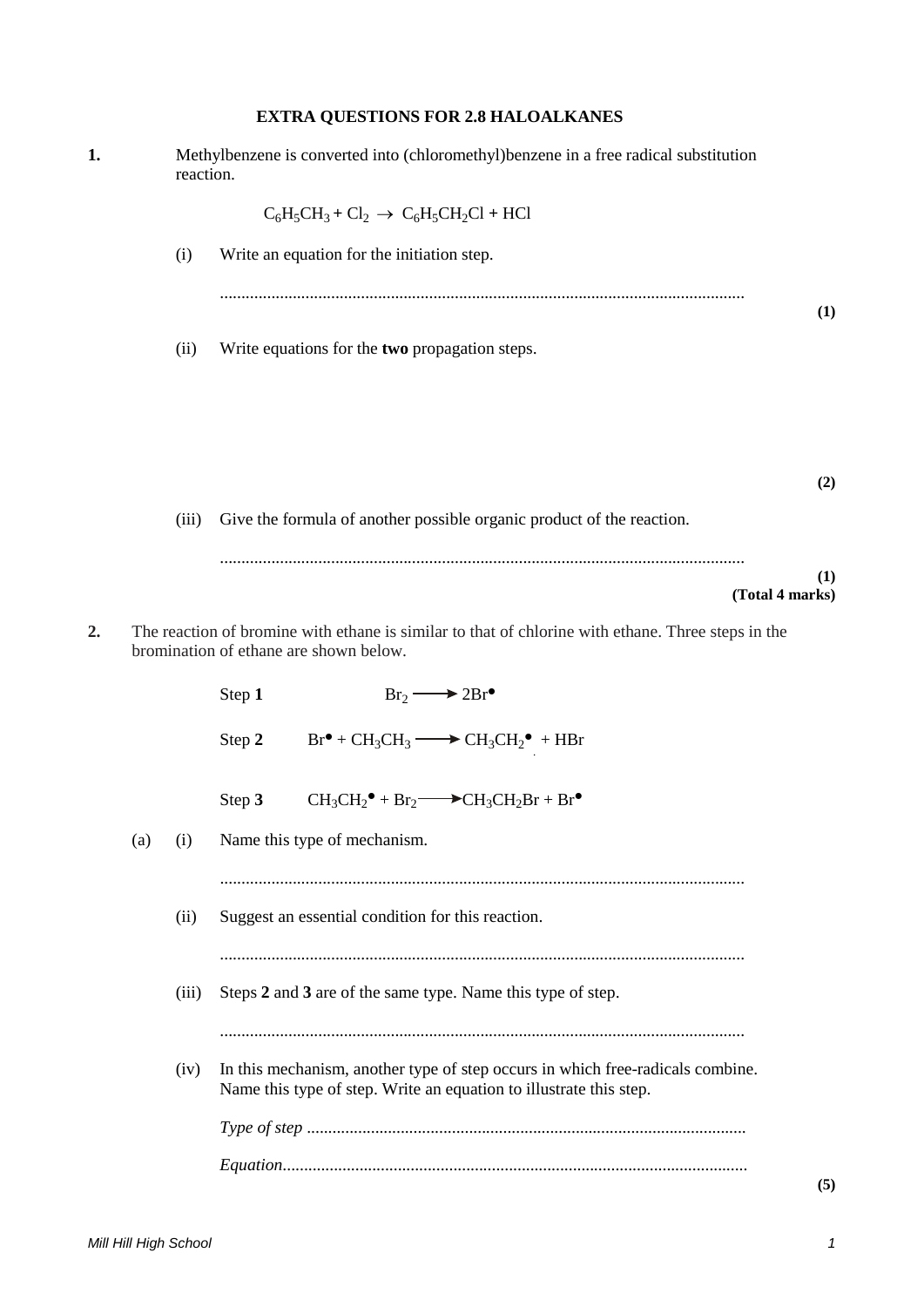|    | (b) | Further substitution in the reaction of bromine with ethane produces a mixture of liquid<br>organic compounds. |                                                                                                                                                                           |     |  |  |  |  |
|----|-----|----------------------------------------------------------------------------------------------------------------|---------------------------------------------------------------------------------------------------------------------------------------------------------------------------|-----|--|--|--|--|
|    |     | (i)                                                                                                            | Name a technique which could be used to separate the different compounds in this<br>mixture.                                                                              |     |  |  |  |  |
|    |     | (ii)                                                                                                           | Write an equation for the reaction between bromine and ethane which produces<br>hexabromoethane, $C_2Br_6$ , by this substitution reaction.                               |     |  |  |  |  |
|    |     |                                                                                                                | (Total 7 marks)                                                                                                                                                           | (2) |  |  |  |  |
| 3. | (a) |                                                                                                                | Dichloromethane, $CH_2Cl_2$ , is one of the products formed when chloromethane, $CH_3Cl_1$ ,<br>reacts with chlorine.                                                     |     |  |  |  |  |
|    |     | (i)                                                                                                            | Name the type of mechanism involved in this reaction and write an equation for each<br>of the steps named below.                                                          |     |  |  |  |  |
|    |     |                                                                                                                |                                                                                                                                                                           |     |  |  |  |  |
|    |     |                                                                                                                | Initiation step                                                                                                                                                           |     |  |  |  |  |
|    |     |                                                                                                                |                                                                                                                                                                           |     |  |  |  |  |
|    |     |                                                                                                                | First propagation step                                                                                                                                                    |     |  |  |  |  |
|    |     |                                                                                                                | Second propagation step                                                                                                                                                   |     |  |  |  |  |
|    |     | (ii)                                                                                                           | Write an overall equation for the formation of dichloromethane from chloromethane.                                                                                        |     |  |  |  |  |
|    | (b) |                                                                                                                | A compound contains 10.1% carbon and 89.9% chlorine by mass. Calculate the molecular<br>formula of this compound, given that its relative molecular mass $(M_r)$ is 237.0 | (5) |  |  |  |  |
|    |     |                                                                                                                |                                                                                                                                                                           |     |  |  |  |  |
|    |     |                                                                                                                |                                                                                                                                                                           |     |  |  |  |  |
|    |     |                                                                                                                |                                                                                                                                                                           |     |  |  |  |  |
|    |     |                                                                                                                |                                                                                                                                                                           |     |  |  |  |  |
|    |     |                                                                                                                |                                                                                                                                                                           |     |  |  |  |  |

**(3)**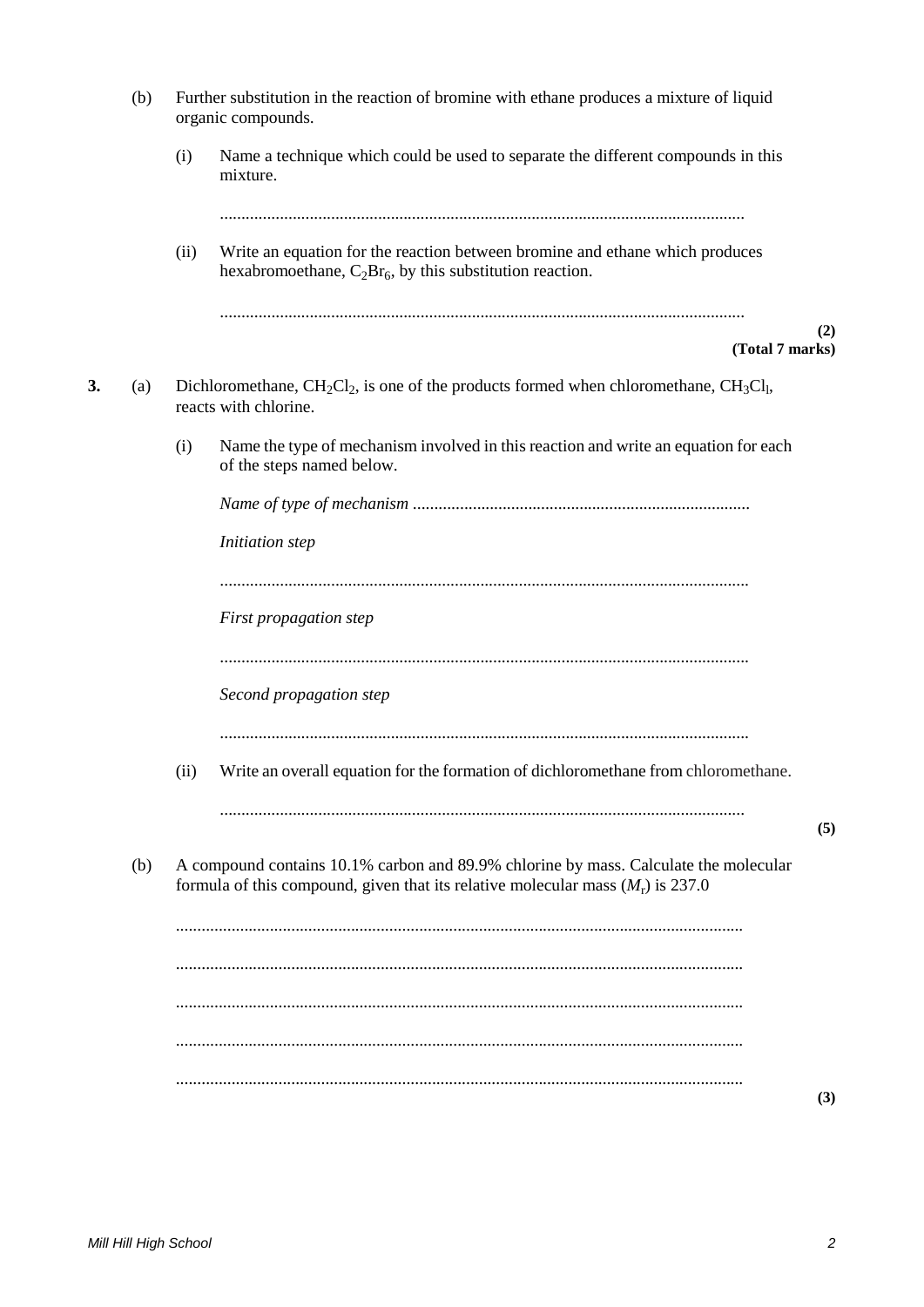(c) Suggest the formulae of two bromine-containing organic compounds formed when dibromomethane,  $CH<sub>2</sub>Br<sub>2</sub>$ , reacts with bromine.

| $\sim$ $\sim$ $\sim$ $\sim$ $\sim$ |  |
|------------------------------------|--|

**(Total 10 marks)**

- **4.** (a) When 3-bromo-2,3-dimethylpentane,  $(CH_3)_2CHCBr(CH_3)CH_2CH3$ , reacts with aqueous potassium hydroxide, an alcohol is formed.
	- (i) Name the type of reaction taking place and give the role of the reagent.

(ii) Outline a mechanism for the reaction, showing clearly the structure of the alcohol formed.

**(5)**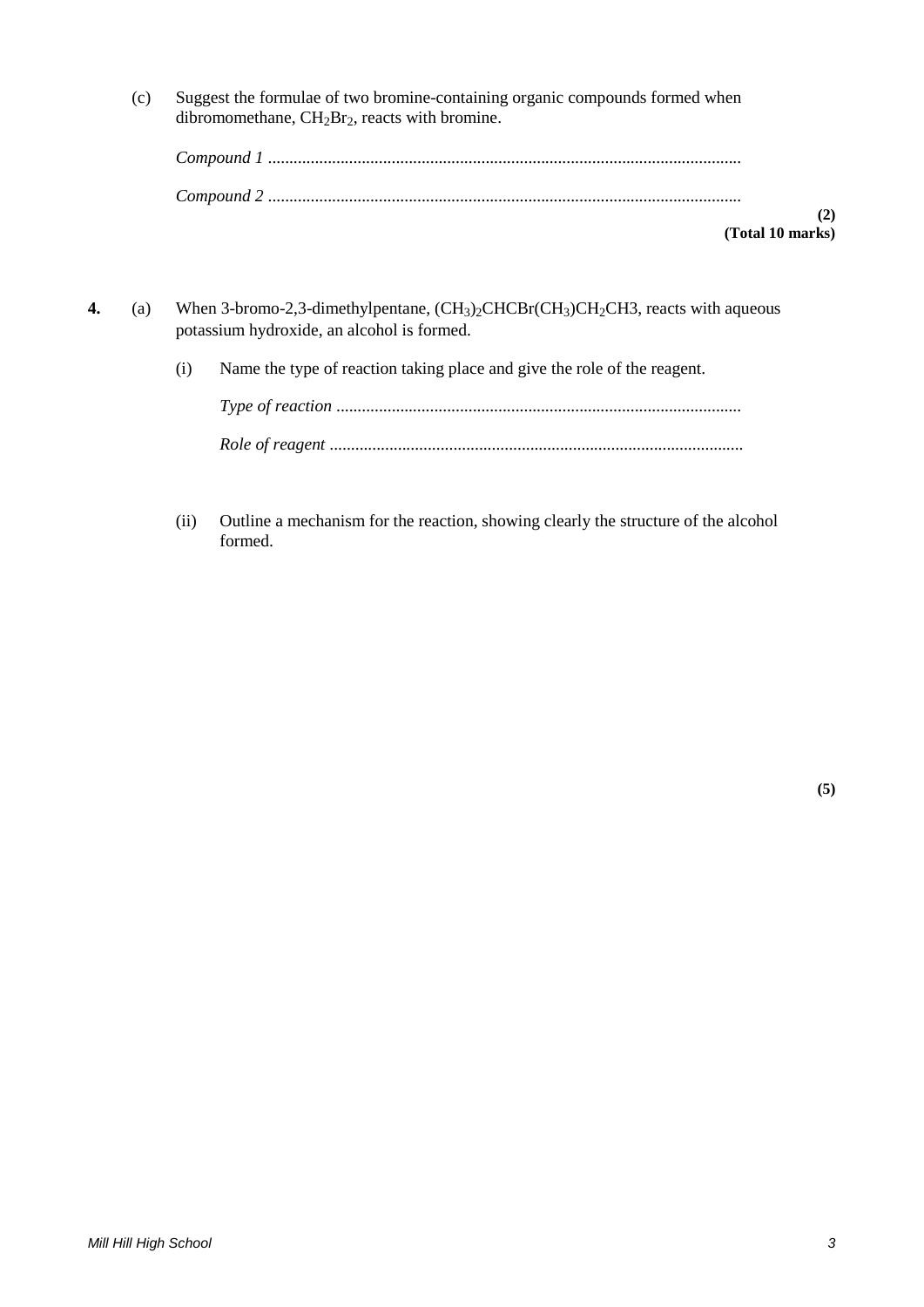- (b) When 3-bromo-2,3-dimethylpentane reacts with ethanolic potassium hydroxide, three structurally isomeric alkenes are formed.
	- (i) Name the type of reaction taking place and give the role of the reagent.

*Type of reaction* ............................................................................................... *Role of reagent* .................................................................................................

(ii) One of the reaction products is 2,3-dimethylpent-2-ene.

Give the structure of this alkene and outline a mechanism for its formation.

*Structure of alkene*

*Mechanism*

(iii) Give the structures and names of the other two alkenes which are also formed. *Structure of second alkene*

*Name* .................................................................................................................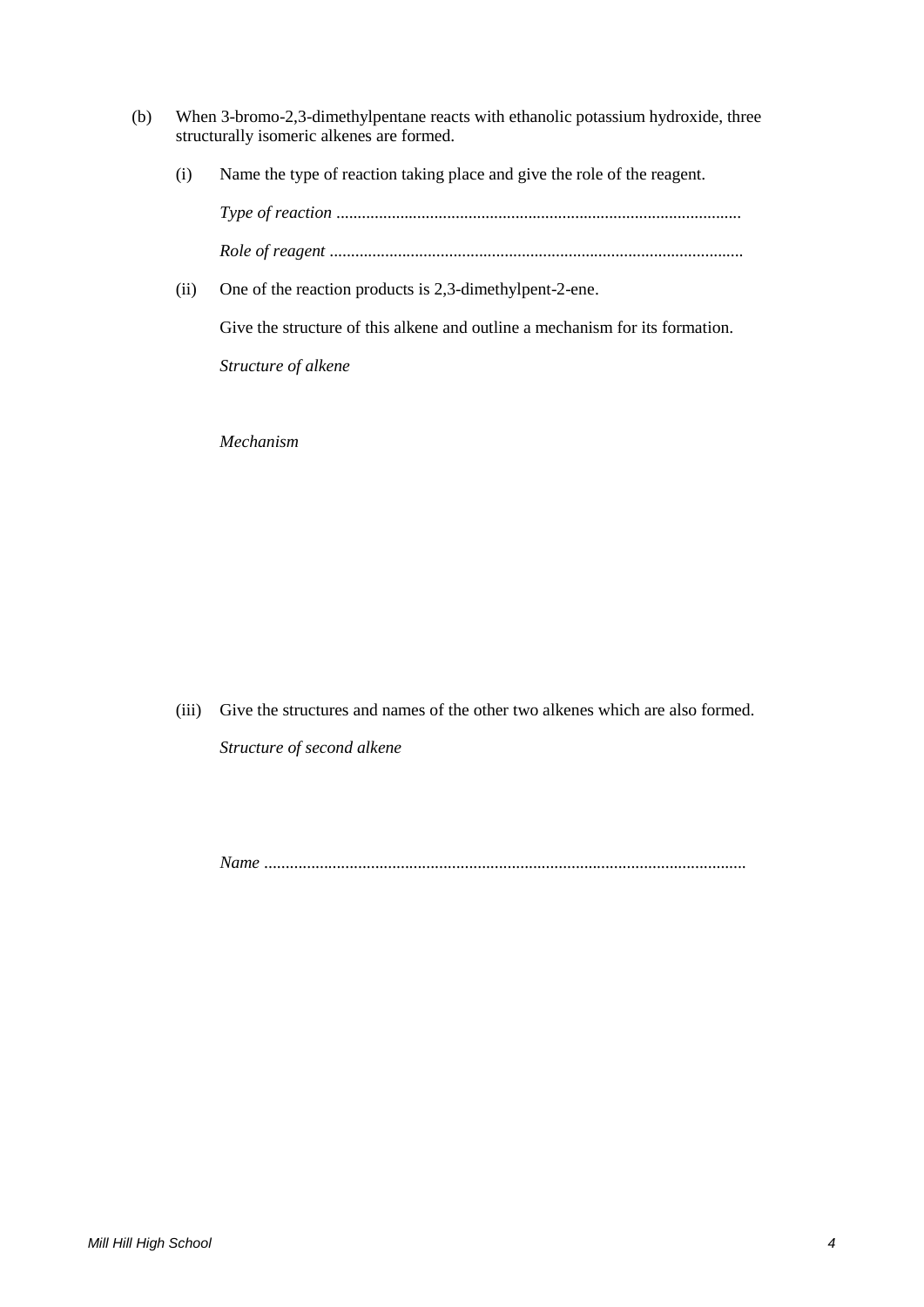*Structure of third alkene*

|    |         | (10)<br>(Total 15 marks)                                                                                         |
|----|---------|------------------------------------------------------------------------------------------------------------------|
| 5. | ethene. | Bromoethane, CH <sub>3</sub> CH <sub>2</sub> Br, reacts with sodium hydroxide in an elimination reaction to form |
|    | (i)     | Outline a mechanism for this elimination reaction.                                                               |
|    |         |                                                                                                                  |
|    |         |                                                                                                                  |
|    |         |                                                                                                                  |
|    | (ii)    | Suggest one reason why this method for making ethene is not used in industry.                                    |
|    |         |                                                                                                                  |
|    |         | (4)<br>(Total 4 marks)                                                                                           |
| 6. |         | Consider the following scheme of reactions.                                                                      |



ethane-1,2-diol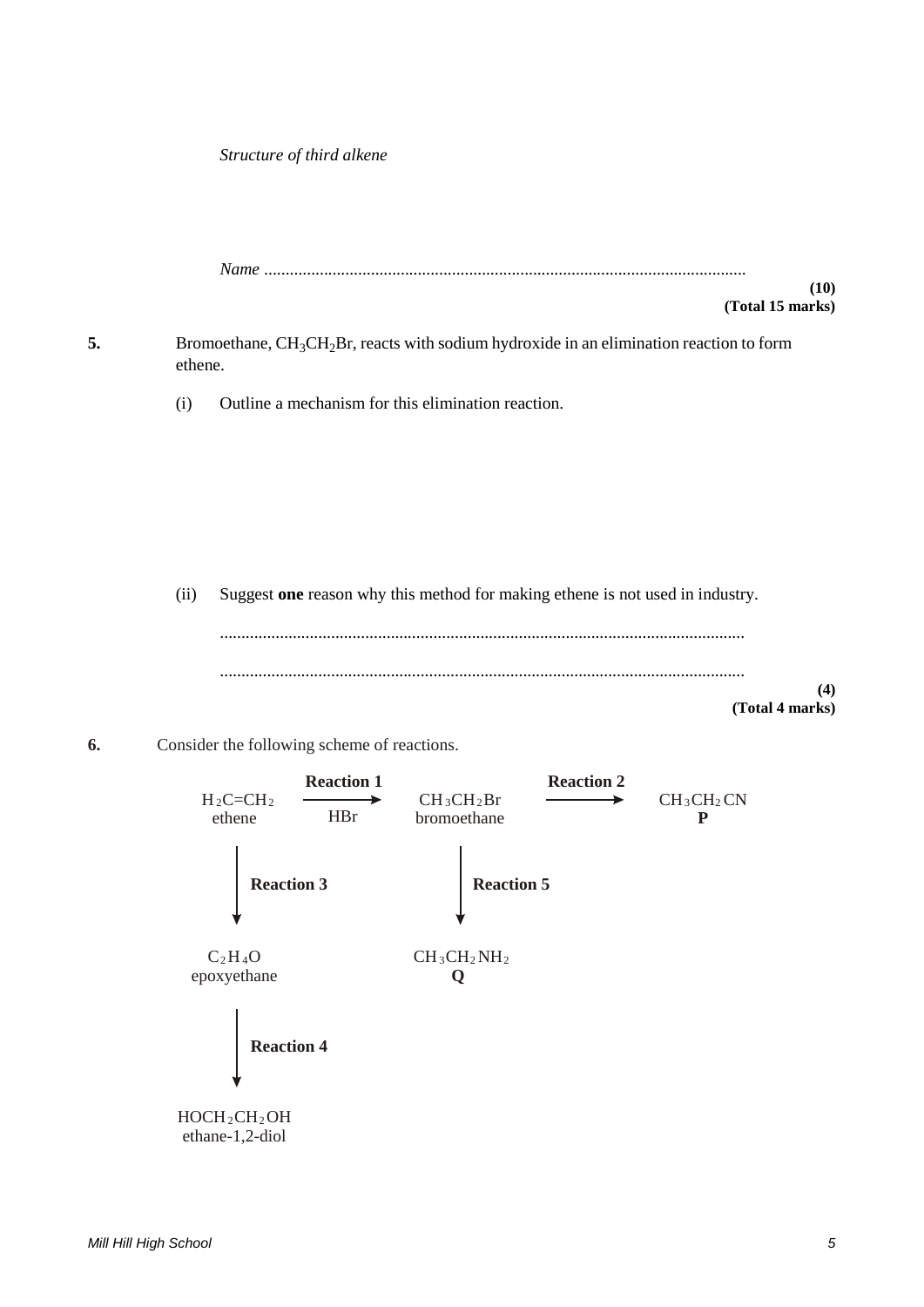In **Reactions 2** and **5**, bromoethane undergoes nucleophilic substitution.

(i) Identify a reagent for **Reaction 2**. Name the organic product, **P**. *Reagent for Reaction 2* ..................................................................................... *Name of product P* ......................................................................................... (ii) Identify a reagent for **Reaction 5**. Name the organic product, **Q**. *Reagent for Reaction 5* .................................................................................. *Name of product Q* .........................................................................................

(iii) Outline a mechanism for **Reaction 5**.

**(8) (Total 8 marks)**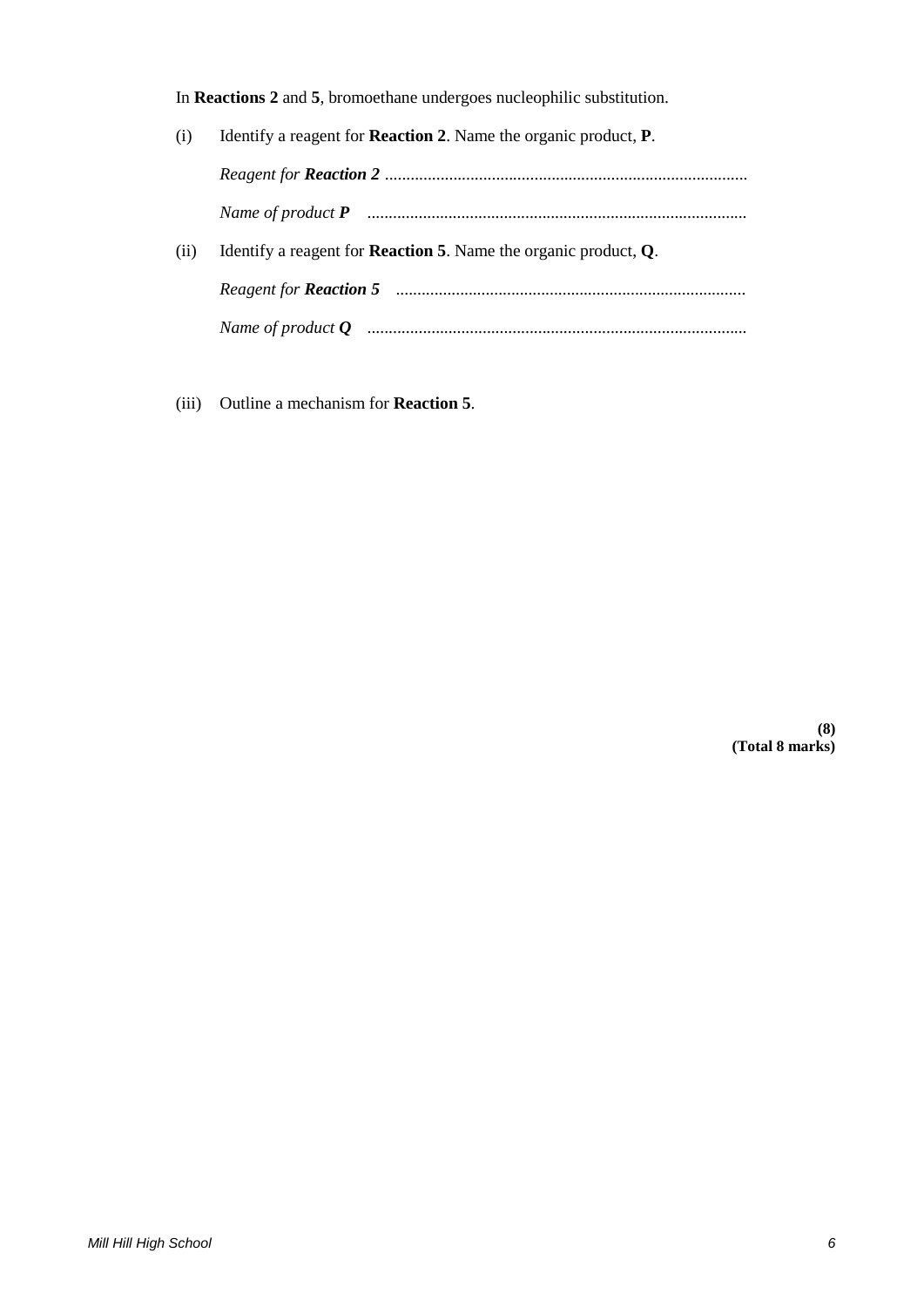- **7.** (a) Draw the structure of 2-bromo-3-methylbutane.
	- (b) (i) Draw the structure of methylbut-2-ene.

(ii) Methylbut-2-ene is formed when 2-bromo-3-methylbutane is treated with ethanolic potassium hydroxide. Name and outline the mechanism for this reaction.

*Name of mechanism* .........................................................................................

*Mechanism*

(c) Name the isomer of methylbut-2-ene which is also formed when 2-bromo-3-methylbutane is treated with ethanolic potassium hydroxide.

.....................................................................................................................................

**(1) (Total 7 marks)**

**(5)**

**(1)**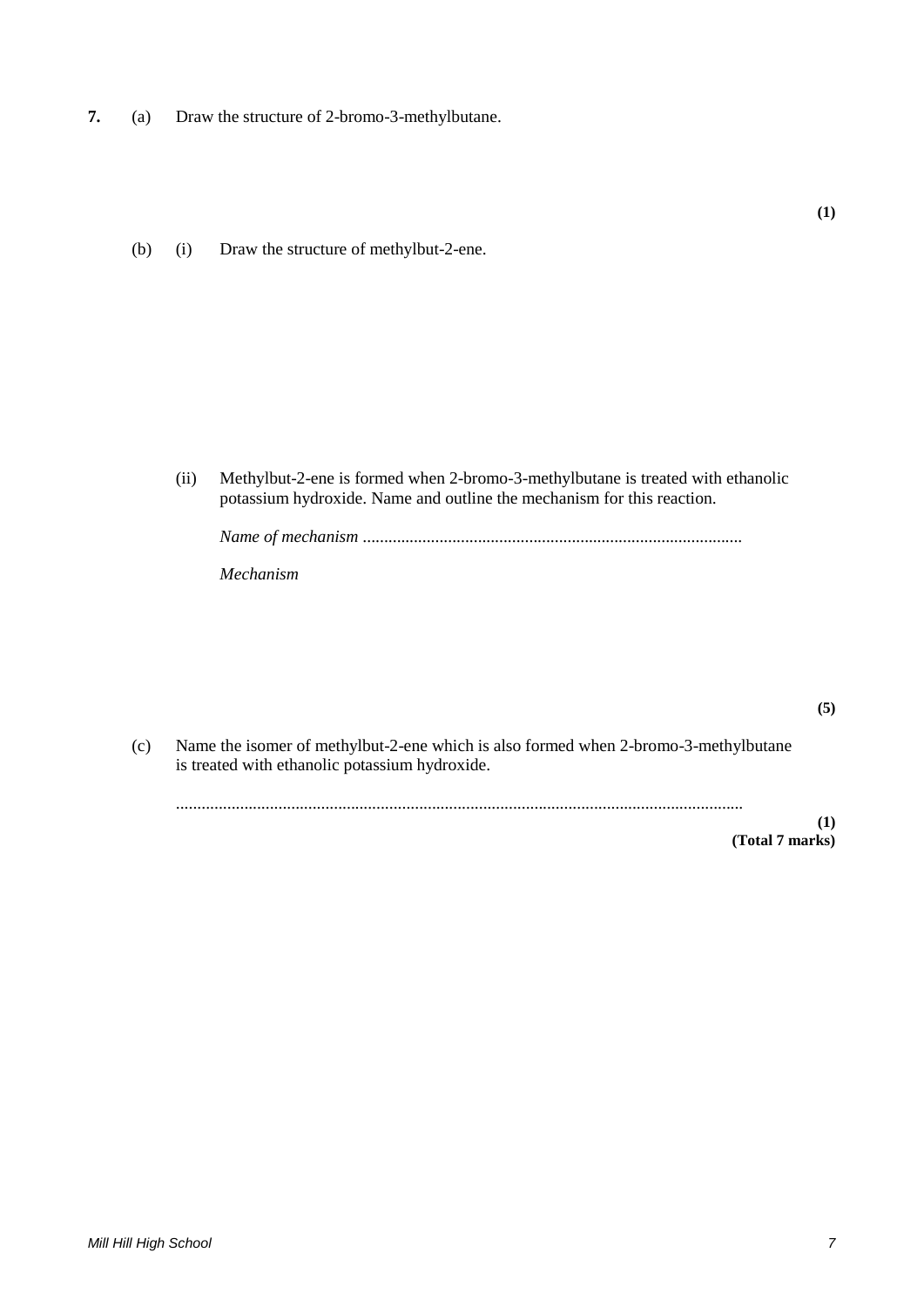**8.** When 2-chloropropane reacts with sodium hydroxide, two different reactions occur. Each reaction produces a different organic product.

|  |  | <b>Reaction 1</b> CH <sub>3</sub> - C - CH <sub>3</sub> + NaOH $\rightarrow$ CH <sub>3</sub> - CH - CH <sub>3</sub> + NaCl<br>O <sub>H</sub>  |  |  |
|--|--|-----------------------------------------------------------------------------------------------------------------------------------------------|--|--|
|  |  | <b>Reaction 2</b> CH <sub>3</sub> – C – CH <sub>3</sub> + NaOH $\rightarrow$ CH <sub>3</sub> – CH = CH <sub>2</sub> + NaCl + H <sub>2</sub> O |  |  |

(i) Outline a mechanism for **Reaction 1** and state the role of the hydroxide ion in this reaction.

*Mechanism*

*Role of the hydroxide ion* .................................................................................

(ii) Outline a mechanism for **Reaction 2** and state the role of the hydroxide ion in this reaction.

*Mechanism*

*Role of the hydroxide ion* .................................................................................

**(7) (Total 7 marks)**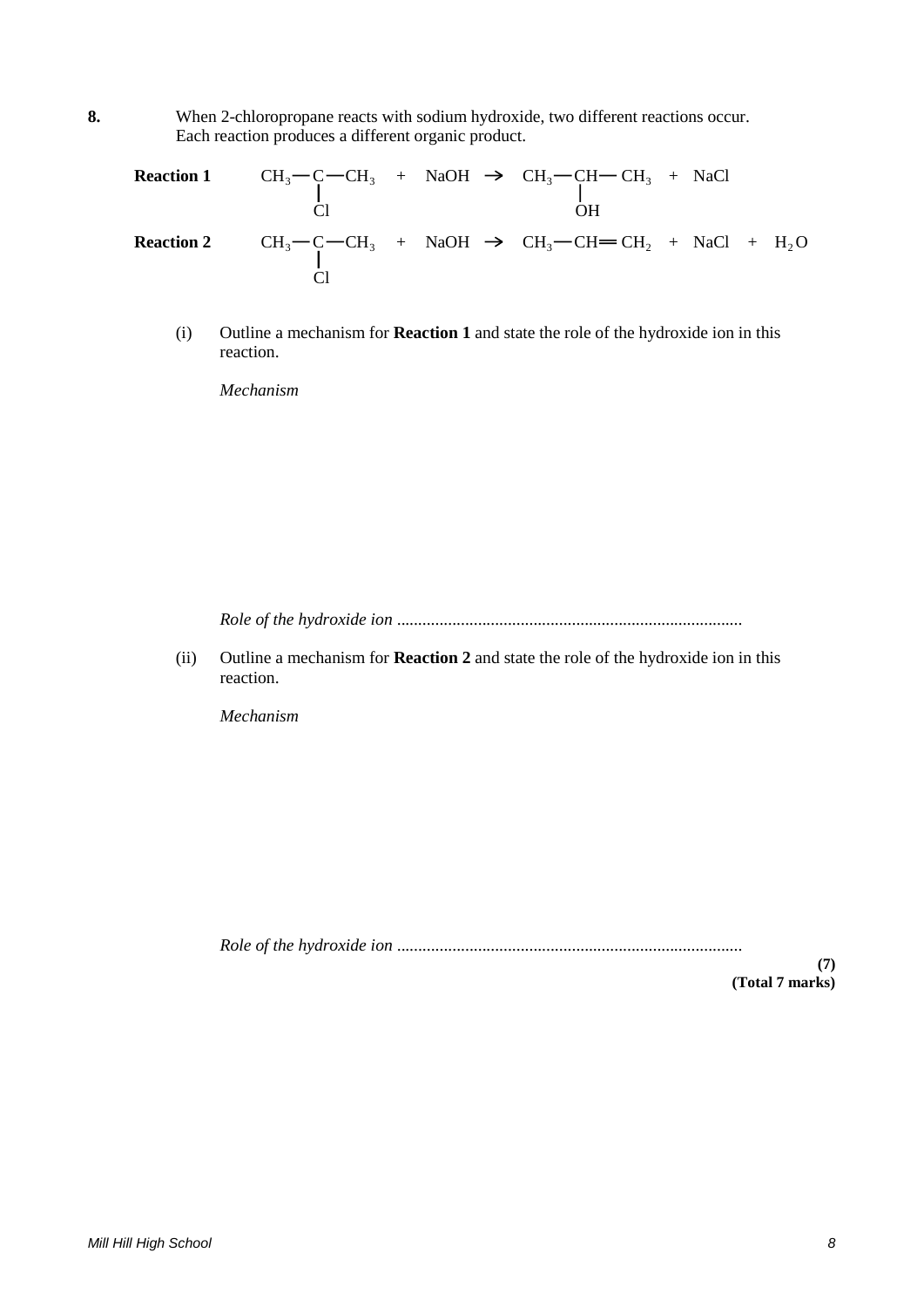- **9.** (a) A substitution reaction occurs when 2-bromopropane reacts with aqueous sodium hydroxide.
	- (i) Draw the structure of the organic product of this reaction and give its name.

*Structure*

*Name* ...........................................................................................................

(ii) Name and outline the mechanism for this reaction.

*Name of mechanism* ......................................................................................

*Mechanism*

| (b) | Under different conditions, 2-bromopropane reacts with sodium hydroxide to produce<br>propene. |                                                      |     |  |  |  |  |
|-----|------------------------------------------------------------------------------------------------|------------------------------------------------------|-----|--|--|--|--|
|     | (i)                                                                                            | Name the mechanism for this reaction.                |     |  |  |  |  |
|     |                                                                                                |                                                      |     |  |  |  |  |
|     | (i)                                                                                            | State the role of sodium hydroxide in this reaction. |     |  |  |  |  |
|     |                                                                                                |                                                      | (2) |  |  |  |  |

**(5)**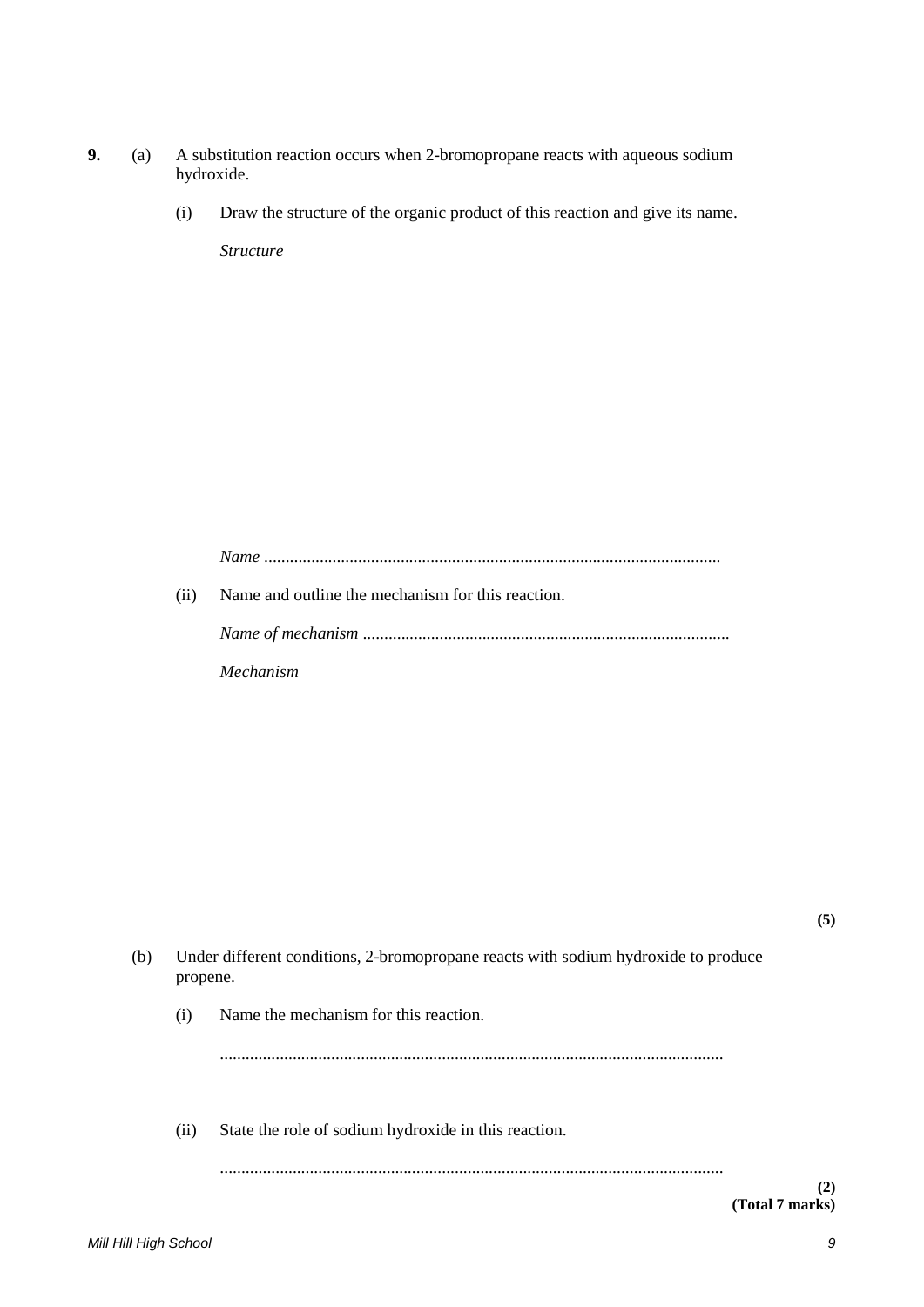**10.** Consider the following reaction scheme.

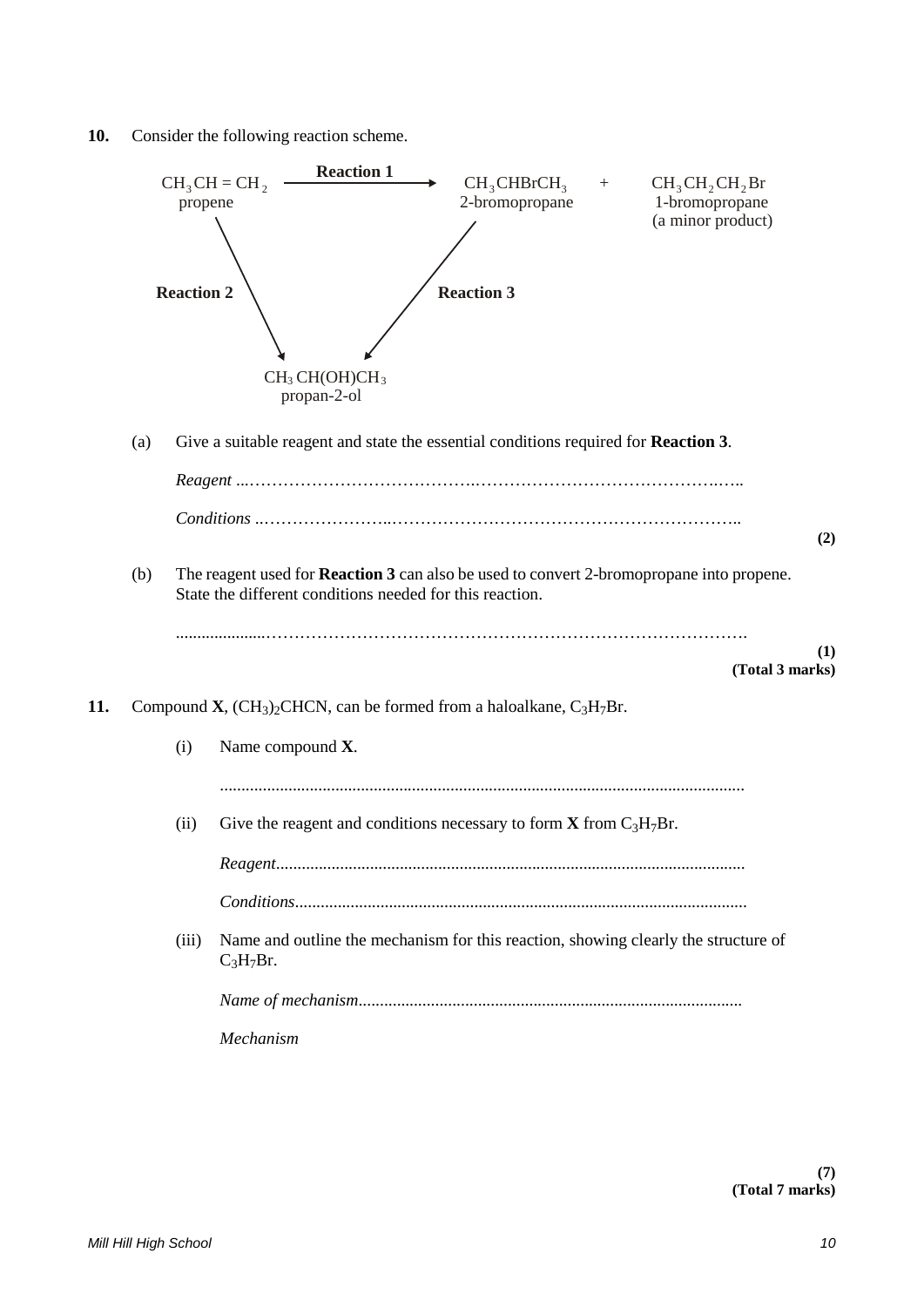**12.** (a) The equation below shows the reaction of 2-bromopropane with an excess of ammonia.

$$
CH_3CHBrCH_3 + 2NH_3 \rightarrow CH_3CH(NH_2)CH_3 + NH_4Br
$$

Name and outline the mechanism involved.

*Name of mechanism* ...............................................................................................

*Mechanism*

(b) When 2-bromopropane is heated with ethanolic potassium hydroxide, an elimination reaction occurs. State the role of potassium hydroxide and outline a mechanism for this reaction.

*Role of potassium hydroxide* ...................................................................................

*Mechanism*

**(5) (Total 10 marks)**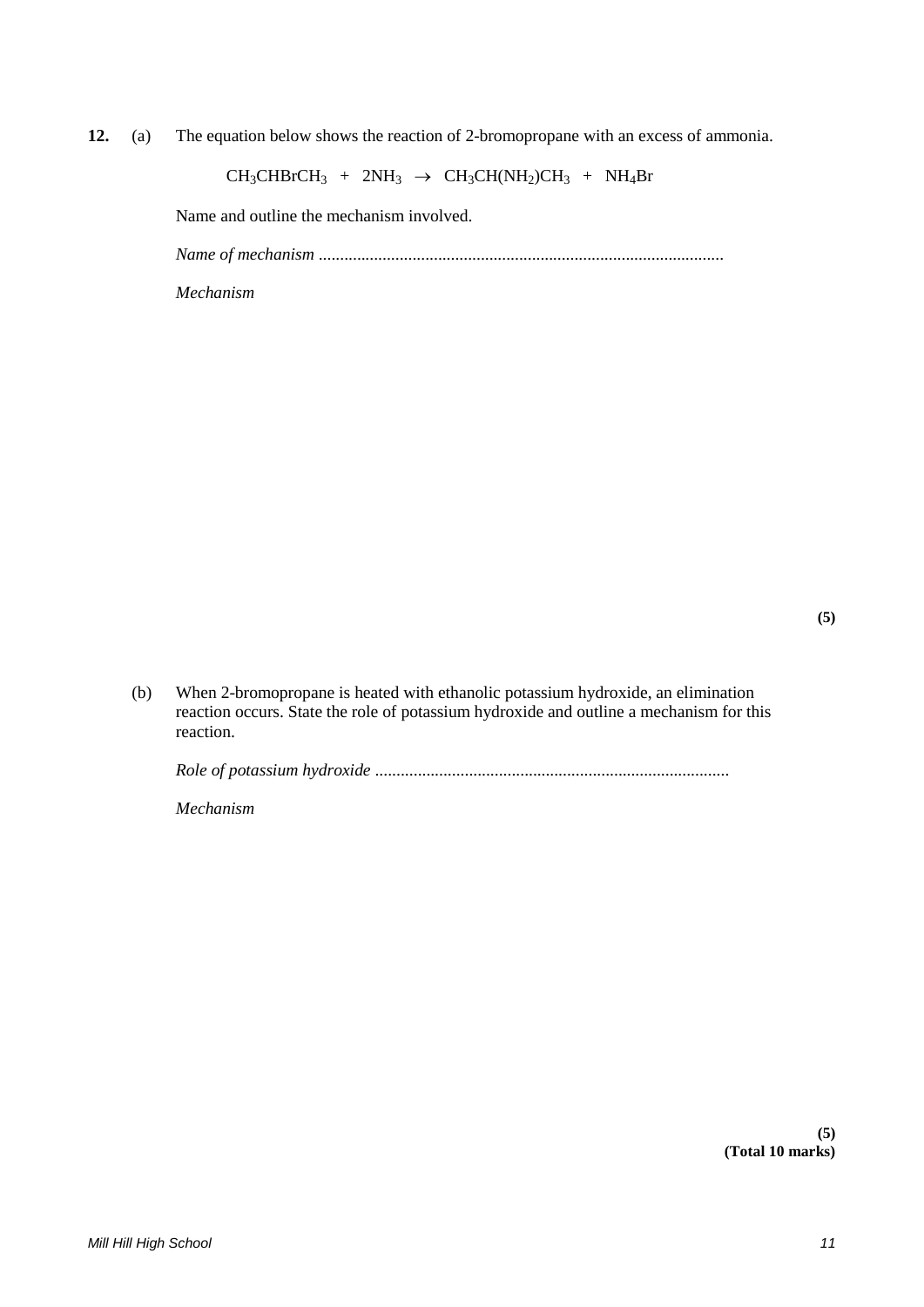| 13. |     | Classify the following reaction. |                                                                                                                                                                     |  |  |  |  |  |  |
|-----|-----|----------------------------------|---------------------------------------------------------------------------------------------------------------------------------------------------------------------|--|--|--|--|--|--|
|     |     |                                  | $C_3H_7Br + KOH \rightarrow C_3H_6 + KBr + H_2O$                                                                                                                    |  |  |  |  |  |  |
|     |     |                                  | (1)<br>(Total 1 mark)                                                                                                                                               |  |  |  |  |  |  |
| 14. |     | (i)                              | Give the structural formula and name of the organic product of the reaction between<br>$CH3CH2CH2CH2Br$ and potassium cyanide.                                      |  |  |  |  |  |  |
|     |     |                                  |                                                                                                                                                                     |  |  |  |  |  |  |
|     |     |                                  |                                                                                                                                                                     |  |  |  |  |  |  |
|     |     | (ii)                             | Name and outline the mechanism involved in this reaction.                                                                                                           |  |  |  |  |  |  |
|     |     |                                  |                                                                                                                                                                     |  |  |  |  |  |  |
|     |     |                                  | Mechanism                                                                                                                                                           |  |  |  |  |  |  |
|     |     |                                  |                                                                                                                                                                     |  |  |  |  |  |  |
|     |     |                                  |                                                                                                                                                                     |  |  |  |  |  |  |
|     |     |                                  |                                                                                                                                                                     |  |  |  |  |  |  |
|     |     | (iii)                            | Suggest why $CH_3CH_2CH_2CH_2F$ reacts less rapidly than $CH_3CH_2CH_2CH_2Br$ with<br>potassium cyanide.                                                            |  |  |  |  |  |  |
|     |     |                                  |                                                                                                                                                                     |  |  |  |  |  |  |
|     |     |                                  |                                                                                                                                                                     |  |  |  |  |  |  |
|     |     |                                  | (6)<br>(Total 6 marks)                                                                                                                                              |  |  |  |  |  |  |
|     |     |                                  |                                                                                                                                                                     |  |  |  |  |  |  |
| 15. | (a) |                                  | Name and outline a mechanism for the reaction of 2-bromo-2-methylpropane with<br>ethanolic potassium hydroxide to form the alkene 2-methylpropene, $(CH_3)_2C=CH_2$ |  |  |  |  |  |  |
|     |     |                                  |                                                                                                                                                                     |  |  |  |  |  |  |
|     |     |                                  | Mechanism                                                                                                                                                           |  |  |  |  |  |  |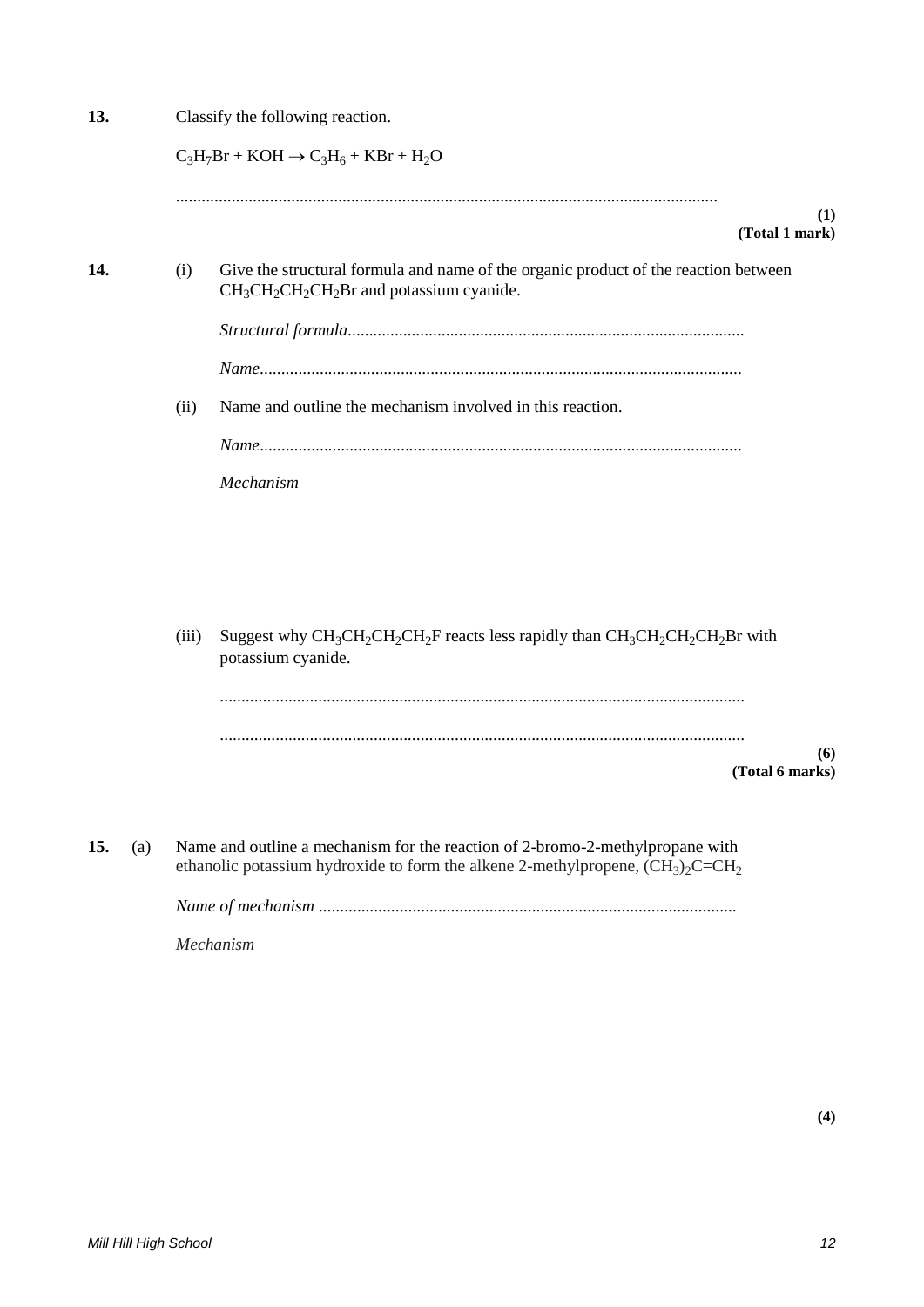(b) When 2-bromo-2-methylpropane reacts with aqueous potassium hydroxide, 2-methylpropan-2-ol is formed as shown by the following equation.

|     |      | CH <sub>3</sub><br>CH <sub>3</sub><br><b>KBr</b>                                                                                                                                  |     |
|-----|------|-----------------------------------------------------------------------------------------------------------------------------------------------------------------------------------|-----|
|     |      | State the role of the hydroxide ions in this reaction.                                                                                                                            |     |
|     |      |                                                                                                                                                                                   | (1) |
| (c) |      | Write an equation for the reaction that occurs when $CH_3CH_2CH_2CH_2Br$ reacts with an<br>excess of ammonia. Name the organic product of this reaction.                          |     |
|     |      | (Total 8 marks)                                                                                                                                                                   | (3) |
| 16. |      | Alkenes can be made in the laboratory from halogenoalkanes by heating them with a<br>suitable reagent. By a similar method, cyclohexene can be prepared from<br>bromocyclohexane. |     |
|     | (i)  | Suggest the name of a suitable reagent and state an essential condition, other than<br>heat, for this reaction, starting from bromocyclohexane.                                   |     |
|     |      |                                                                                                                                                                                   |     |
|     |      |                                                                                                                                                                                   | (2) |
|     |      |                                                                                                                                                                                   |     |
|     | (ii) | Using graphical formulae, write an equation for this reaction.                                                                                                                    |     |

(iii) Give the name of this type of reaction.

**(2)**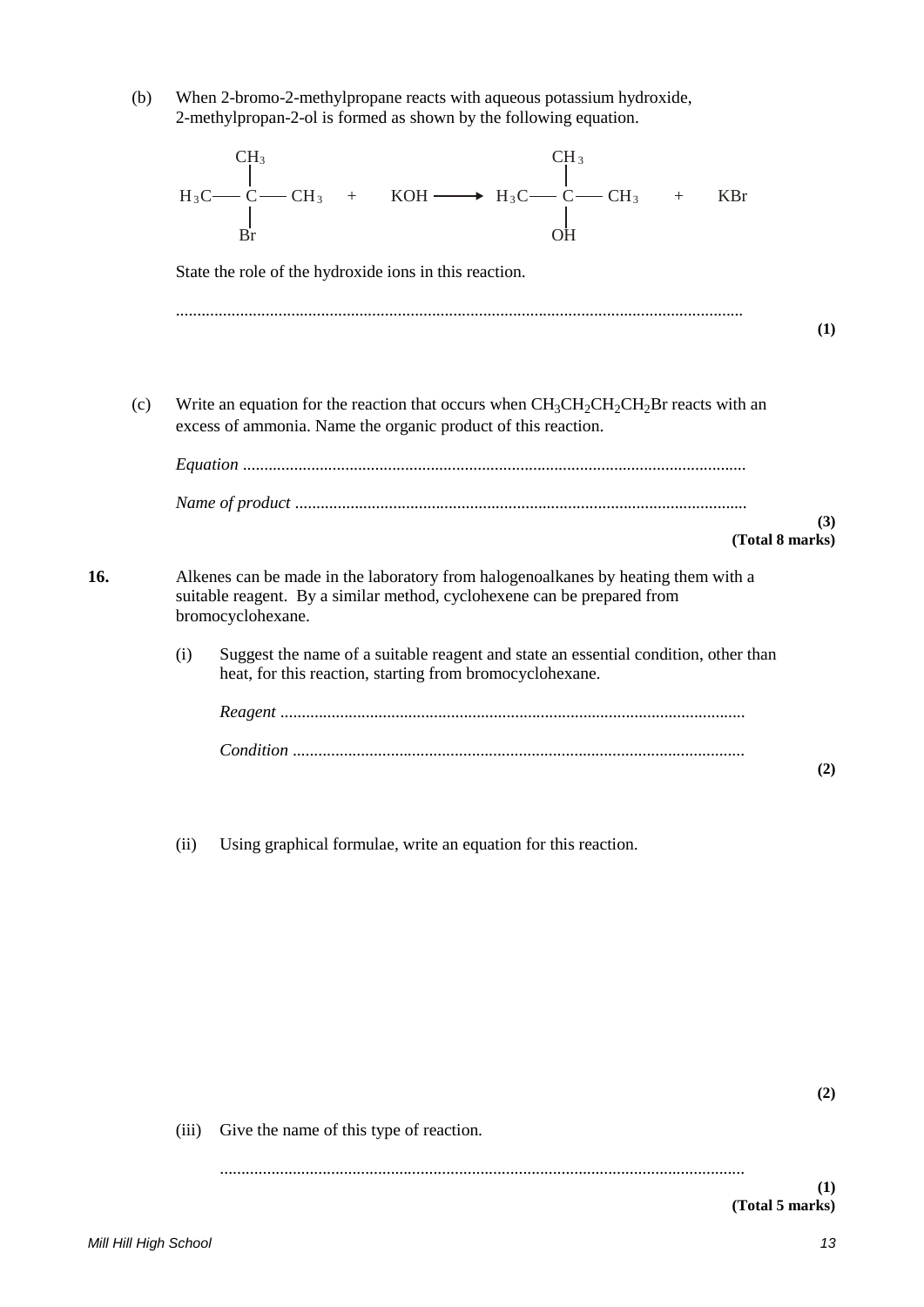| 17. | (a) | (i)  | Write an equation for the reaction between 1-bromopropane and potassium cyanide.                                         |     |
|-----|-----|------|--------------------------------------------------------------------------------------------------------------------------|-----|
|     |     |      |                                                                                                                          | (1) |
|     |     | (ii) | Give the name of the type of mechanism involved in the reaction in $(b)(i)$ .                                            |     |
|     |     |      |                                                                                                                          | (1) |
|     | (b) |      | Give the formula of the attacking species in (b) and state what feature of its structure is<br>responsible for its role. |     |
|     |     |      |                                                                                                                          |     |
|     |     |      |                                                                                                                          | (2) |
|     |     |      | (Total 4 marks)                                                                                                          |     |

**18.** Consider the following reaction in which an alkene is formed from a haloalkane.

ethanol solvent but  $-2$  - ene  $CH_3CHBrCH_2CH_3 + KOH$   $\xrightarrow{\text{heat}}$   $CH_3CH=CHCH_3 + KBr + H_2O$  $-2 + KOH \longrightarrow CH_3CH=CHCH_3+KBr+$ 

(a) Name the haloalkane used in this reaction. ..................................................................................................................................... **(1)** (b) Name and outline a mechanism for this reaction. *Name of mechanism* .................................................................................................... *Mechanism*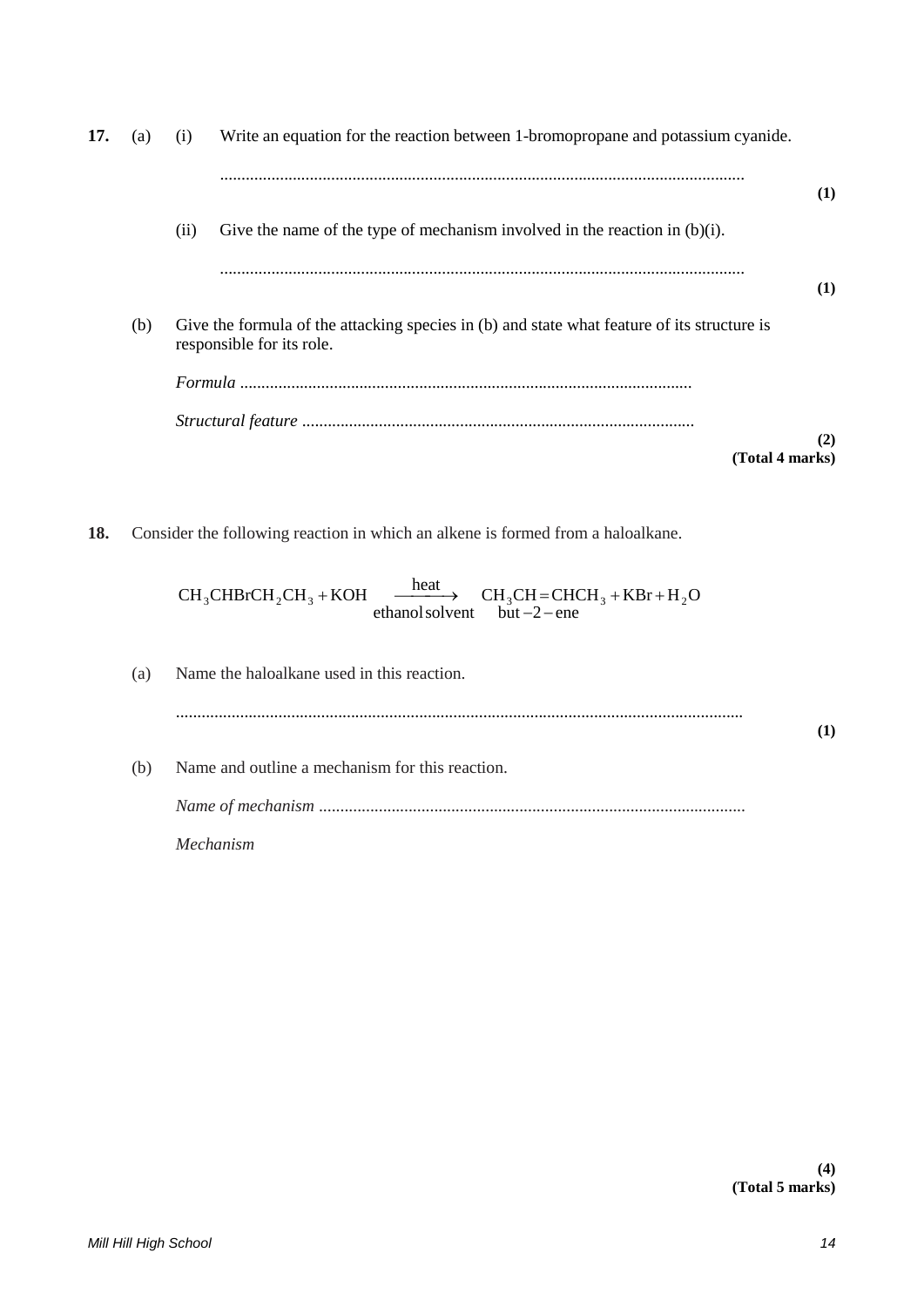| 19. | (a) |       | The reaction of chloromethane with chlorine to form trichloromethane is a free radical<br>substitution involving several propagation steps. |     |
|-----|-----|-------|---------------------------------------------------------------------------------------------------------------------------------------------|-----|
|     |     | (i)   | Write an overall equation for this reaction.                                                                                                |     |
|     |     |       |                                                                                                                                             |     |
|     |     | (ii)  | What is meant by the term <i>propagation step</i> ?                                                                                         |     |
|     |     |       |                                                                                                                                             |     |
|     |     |       |                                                                                                                                             |     |
|     |     | (iii) | Write an equation for a propagation step in which chloromethane reacts.                                                                     |     |
|     |     |       |                                                                                                                                             |     |
|     |     | (iv)  | Write an equation for a propagation step in which trichloromethane is formed.                                                               |     |
|     |     |       |                                                                                                                                             | (4) |
|     | (b) |       | Write an equation and outline a mechanism for the reaction of chloromethane with an<br>excess of ammonia.                                   |     |
|     |     |       |                                                                                                                                             |     |
|     |     |       | Mechanism                                                                                                                                   |     |
|     |     |       |                                                                                                                                             |     |

**(5) (Total 9 marks)**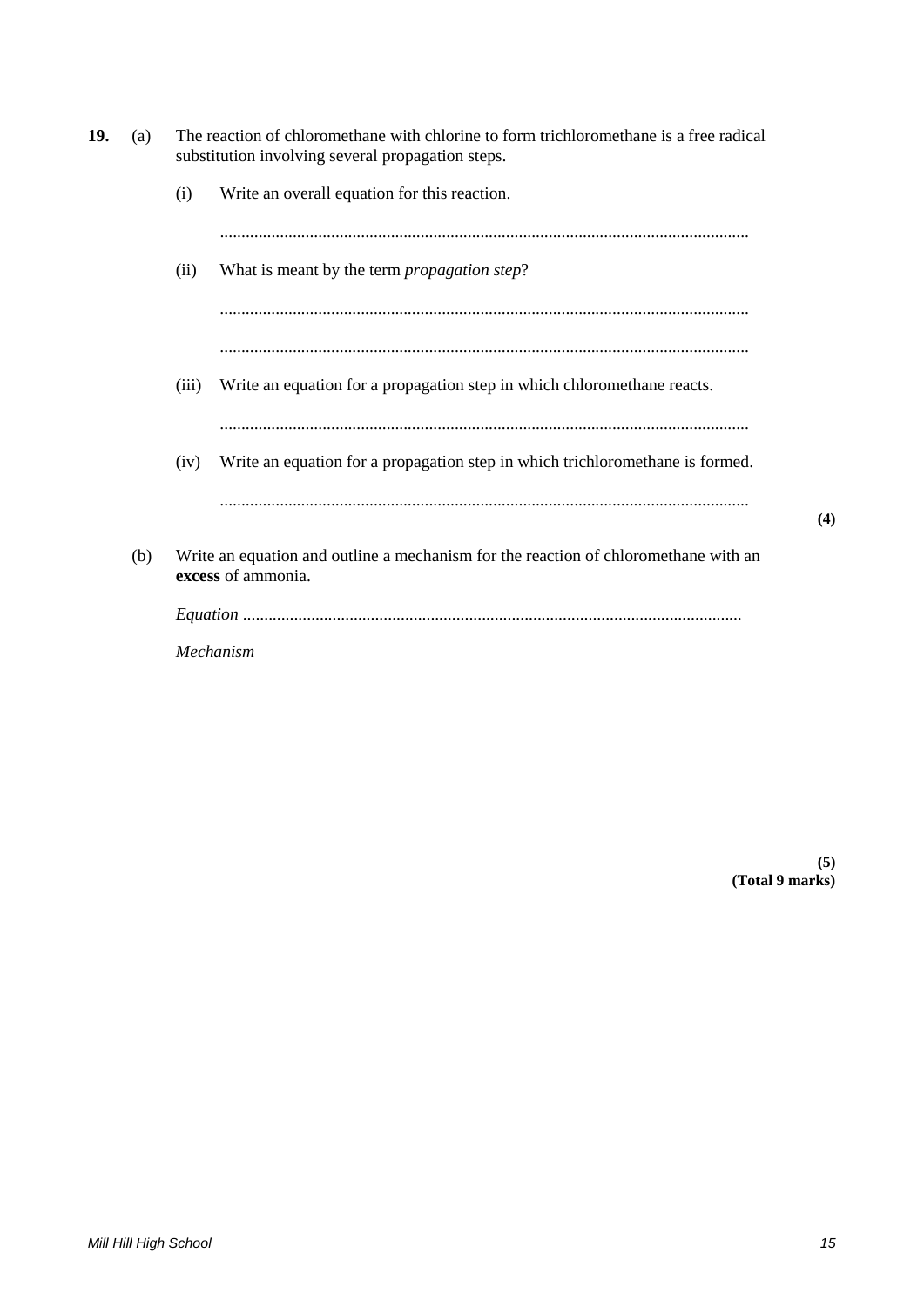**20.** When a mixture of chlorine with an excess of methane is irradiated with ultraviolet light, a reaction occurs with chloromethane as the main organic product.

Write an equation and a mechanism for the formation of chloromethane.

**(5) (Total 5marks)**

**21.** Ethene can be converted into a variety of useful products as illustrated below.



(b) Give a reagent for **reaction 5**.

**(1) (Total 1 mark)**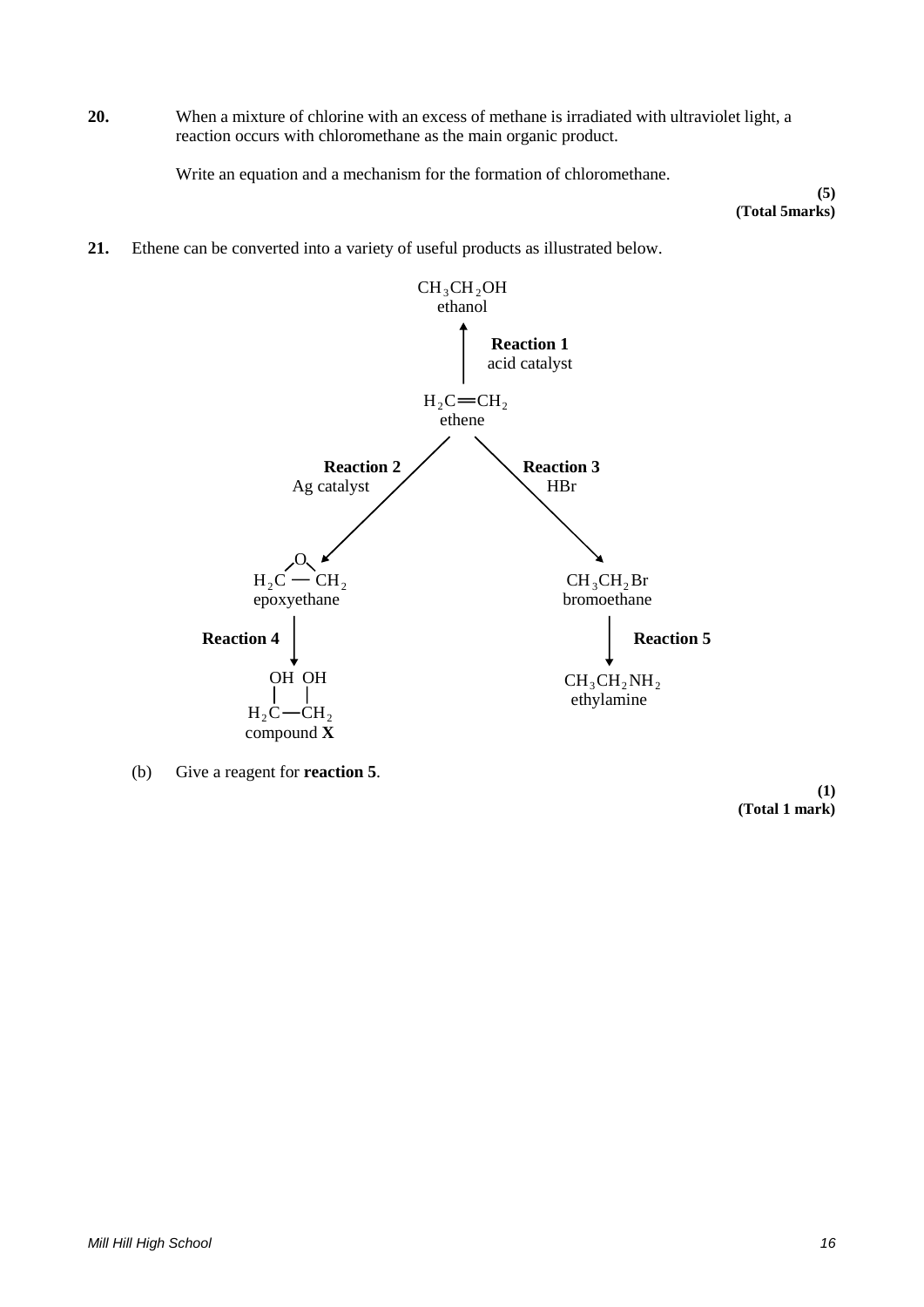**22.** Consider the following scheme of reactions for making ethane-1,2-diol from ethene by two different routes.



Name and outline a mechanism for **Reaction 3**. Explain why compound **Y** is susceptible to attack by hydroxide ions.

> **(4) (Total 4 marks)**

**23.** Ethene is an important starting point for the manufacture of plastics and pharmaceutical chemicals. Most of the ethene used by industry is produced by the thermal cracking of ethane obtained from North Sea gas (**Reaction 1**). It is also possible to make ethene either from chloroethane (**Reaction 2**) or from ethanol (**Reaction 3**).

$$
CH_3CH_2Cl
$$
\nchloroethane

\n
$$
CH_3CH_3
$$
\nReaction 1

\n
$$
H_2C=CH_2
$$
\nReaction 3

\n
$$
CH_3CH_3OH
$$
\nethane

\n
$$
CH_3CH_2OH
$$
\nethanol

(a) Give essential conditions and reagents for **Reaction 2**.

**(2)** 

(b) Name and outline a mechanism for **Reaction 2**. Suggest a reason why chloroethane is **not**  chosen by industry as a starting material to make ethene commercially.

> **(5) (Total 7 marks)**